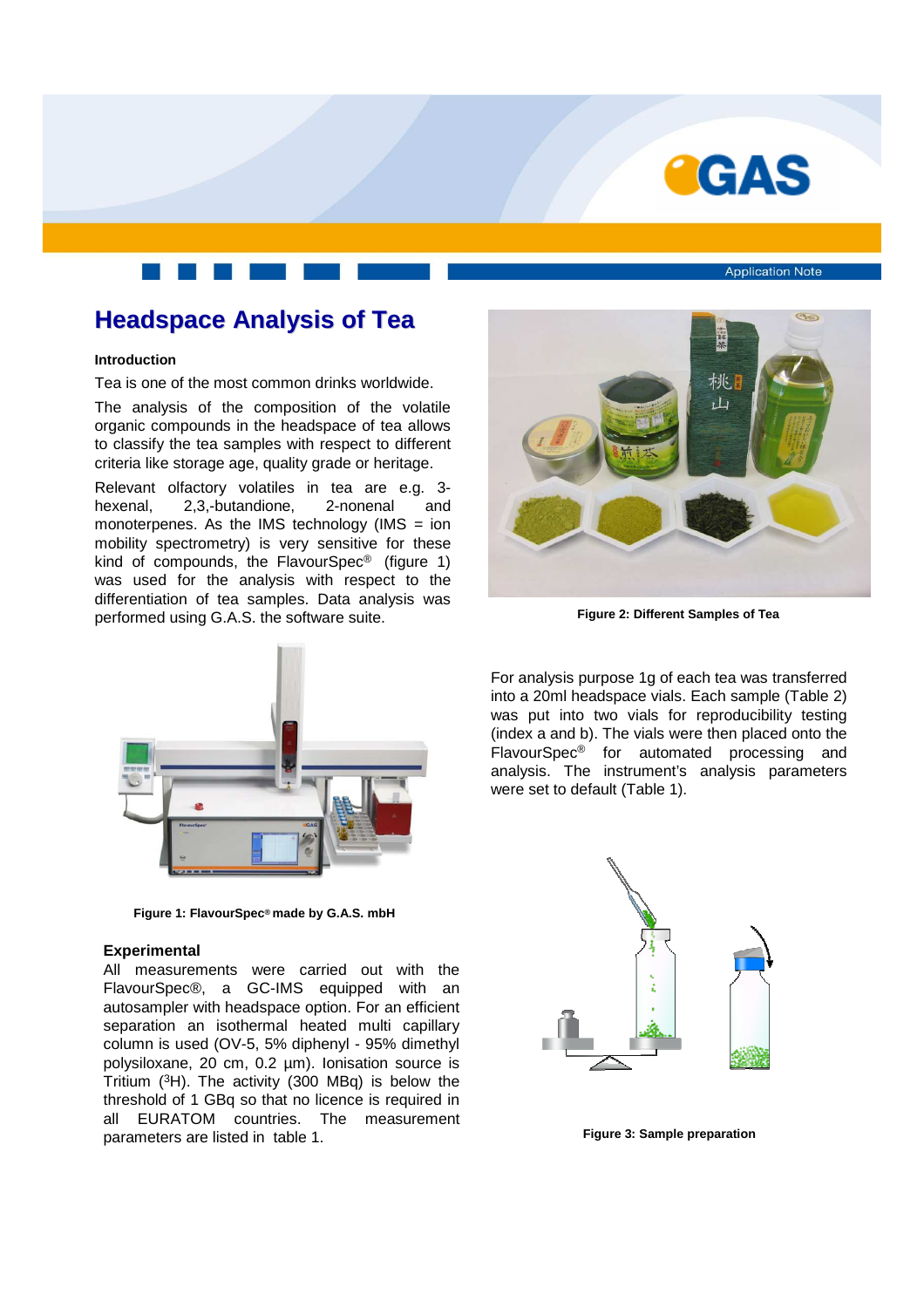

**Application Note** 

## **Table 1: Experimental Parameters**

| FlavourSpec <sup>®</sup> |                         |                   |  |
|--------------------------|-------------------------|-------------------|--|
|                          | Polarity IMS            | Positive          |  |
|                          | T1 (IMS)                | $45^{\circ}$ C    |  |
|                          | T2 (MCC-OV5, 20cm)      | $40^{\circ}$ C    |  |
|                          | T3 (Injektor)           | $80^{\circ}$ C    |  |
|                          | E1 (Driftgas flow rate) | 150 ml/min        |  |
|                          |                         | Nitrogen 5.0      |  |
|                          | E2 (Carriergas flow     | 25 ml/min (step   |  |
|                          | rate, dynamic)          | to150ml/min after |  |
|                          |                         | 10min)            |  |
|                          |                         | Nitrogen 5.0      |  |
|                          | Run time                | 20 min            |  |
|                          | Average                 | 6                 |  |
| Agitator                 |                         |                   |  |
|                          | Incubation temperature  | 90 °C             |  |
|                          | Incubation time         | 10 min            |  |

## **Results**

Figure 4 exemplary shows the IMS chromatograms of two samples (I and II) of the analysed tea.

Every tea sample gives a characteristic peak pattern.

**Figure 4: IMS chromatogram of two samples with characteristic peak pattern**

**II**

**I**

### **Table 2: List of analysed Tea Samples**

| Tea samples    |                           |                      |                    |  |
|----------------|---------------------------|----------------------|--------------------|--|
| NO.            | Sample name               | Grade                | Category<br>number |  |
| 1              | 2012 Sichuan Green Tea    | Special Grade        | $G-1$              |  |
| $\overline{2}$ | 2013 Ningde Green Tea     | Special Grade        | $G-4$              |  |
| 3              | 2013 Anhui Green Tea      | Special Grade        | $G-5$              |  |
| 4              | 2013 Fuding Jasmine Tea   | Special Grade        | $S-1$              |  |
| 5              | 2013 Wuyi Black Tea       | <b>Special Grade</b> | $B-1$              |  |
| 6              | 2013 Jianou Narcissus Tea | Level A              | $O-2$              |  |
| $\overline{7}$ | 2013 Anxi Tie Guanyin Tea | Special Grade        | $O-12$             |  |
| 8              | 2013 Anxi Tie Guanyin Tea | Level A              | $O-13$             |  |
| 9              | 2013 Anxi Tie Guanyin Tea | Level B              | $O-14$             |  |
| 10             | Pu'er Tea-20 years        | Level A              | $D-4$              |  |
| 11             | Pu'er Tea-15 years        | Level B              | $D-5$              |  |
| 12             | Pu'er Tea-8 years         | Level C              | $D-6$              |  |
| 13             | Pu'er Tea-5 years         | Level D              | $D-7$              |  |
| 14             | White Tea                 | Level A              | $W-1$              |  |

Drift time / ms

Retention time / ms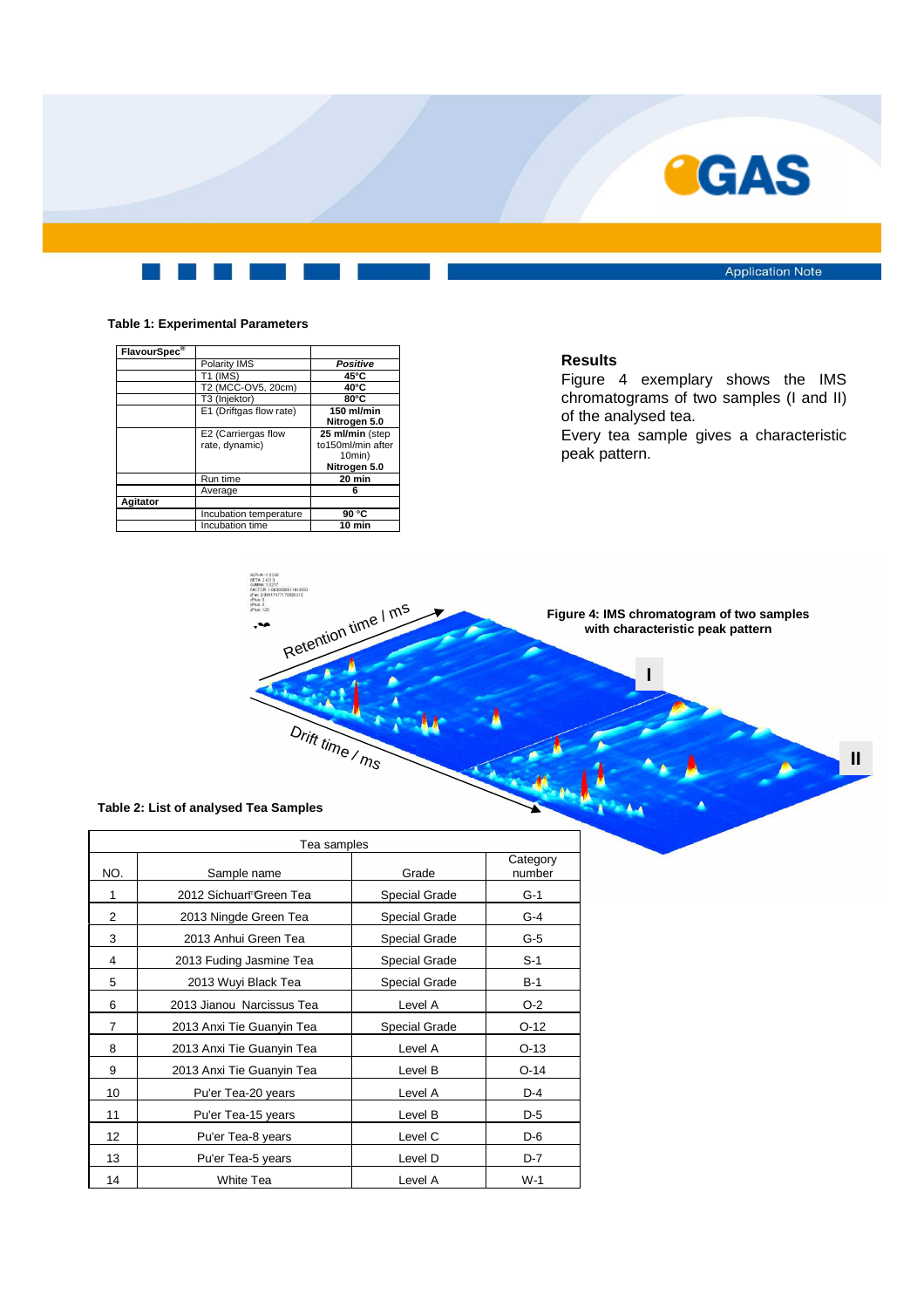

In order analyse/classify the samples the intensities of 101 signals were selected by marking evaluation areas on characteristic signals. The criterion for selection is the variation of individual signals in the chromatograms of the different samples. Thus only those compound signals are selected that vary in between the samples (Figure 5).



**Figure 5: Exemplary clipping of chromatogram of sample D7 with indicated evaluation areas**

The following figure gives an overview on the variation of the selected signals by plotting the selected evaluation areas for all samples using the LAV plug-in 'Gallery-Plot'. Note that for each tea two equal samples are analysed. The tea classes are obvious. Each of the reproducibility measurements validates the high reproducibility of the system (Figure 7).

The intensities of all signal peak areas automatically can be determined for all samples. Due to the huge number of areas and samples the presentation of the result has to be omitted here. Exemplarily, the intensities of the signal areas for 5 selected peaks (G28, S2, B8, D9 and W3) are presented in table 3.









**Figure 6: 'Gallery-Plot' of the evaluation area selection: Samples in rows, areas in columns**

**Figure 7: Principal Component Analysis (PCA) of selected samples based on the signal intensities allows a classification.**